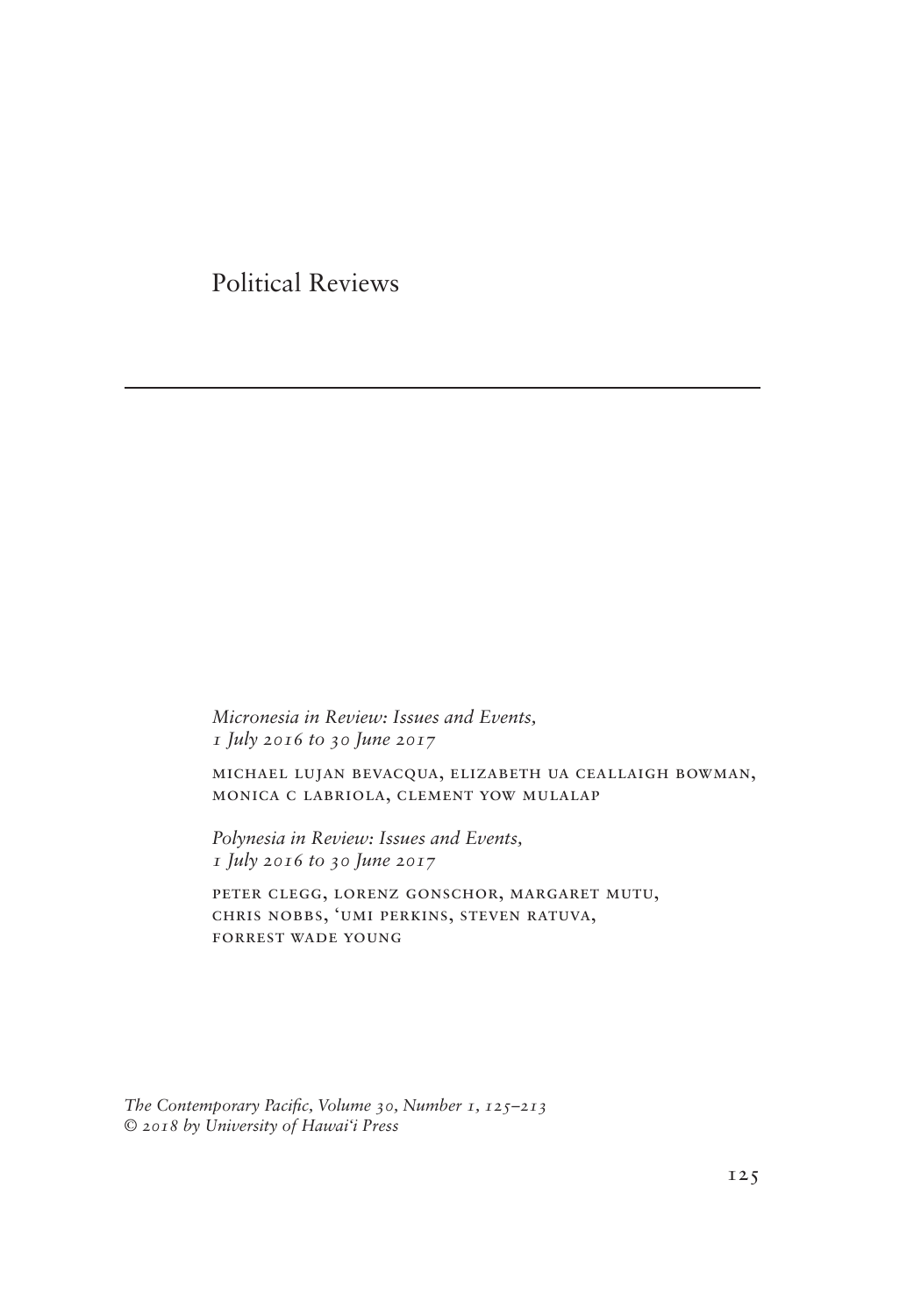*New Zealand.* e/cn.4/2006/78/Add.3, 13 March. Geneva: United Nations Human Rights Commission.

Supreme Court of New Zealand. 2011. *Haronga v Waitangi Tribunal* and others. Media release, 19 May. http://www .courtsofnz.govt.nz/cases/alan-parekura -torohina-haronga-v-waitangi-tribunal -and-others-1/@@images/fileMediaNotes [accessed 22 July 2017]

Te Rūnanga-ā-Iwi o Ngāti Kahu. 2017. Letter to Attorney-General, 1 June. Available from Te Rūnanga-ā-Iwi o Ngāti Kahu.

tvnz. 2017a. Te Waikoropupū Springs to Receive Highest Possible Environmental Protection. *Te Karere,* 4 June. https://www .youtube.com/watch?v=wNK7vIx-TGw [accessed 22 July 2017]

———. 2017b. Watch: "You don't have to be a full-on racist, just being a tiny bit racist is enough"—Taika Waititi Joined by Famous Kiwis in Speaking Out against Bigotry. 14 June. https://www.tvnz.co.nz/ one-news/new-zealand/watch-you-dont -have-full-racist-just-being-tiny-bit-enough -taika-waititi-joined-famous-kiwis-in -speaking-against-bigotry [accessed 22 Sept 2017]

Twyford, Phil, Mārama Davison, and Mārama Fox. 2016. Ending Homelessness in New Zealand: Final Report of the Cross-Party Inquiry on Homelessness. 10 Oct. Wellington: Parliament. https:// d3n8a8pro7vhmx.cloudfront.net/nzlabour/ pages/4725/attachments/original/ 1476053092/CPHI\_report\_final.pdf ?1476053092 [accessed 21 July 2017]

Waitangi Tribunal. 2017. *Tū Mai Te Rangi: Report on the Crown and Disproportionate Reoffending Rates*, Wai 2540. Wellington: Waitangi Tribunal. Available at https://www.waitangitribunal.govt.nz/ news/disproportionate-reoffending-rate/ [accessed 22 July 2017]

Watson, James. 2016. Judicial Review – Refusal of Waitangi Tribunal to Inquire Urgently Upheld – Tūrāhui – Court of Appeal. *mlr* Dec: 1–6.

## NORFOLK ISLAND

In the time since the passage of the Norfolk Island Legislation Amendment Act 2015 in the Australian Parliament, Norfolk Island has endured the most tumultuous years since its settlement by the hms *Bounty* descendants from Pitcairn Island in 1856. That act abolished the limited form of self-government enjoyed by Norfolk Islanders since 1979 as enshrined in the Norfolk Island Act 1979, removed any acknowledgment of the special position of the Pitcairners in regard to their homeland on Norfolk Island, and determined that governmental arrangements henceforth would be based on a New South Wales (Australia) "regional council" model. These moves were made against the express wishes of the great majority of Norfolk Islanders and island residents as expressed in a referendum and were described by internationally recognized human rights lawyer Geoffrey Robertson qc as "a heavy-handed act of regression" (Robertson 2016).

These legislative actions precipitated the formation of the grassroots organization Norfolk Island People for Democracy (NIPD); a petition to the United Nations by the NIPD together with the Norfolk Island Council of Elders (coe) for the Island to be listed as a non-self-governing territory under the aegis of the United Nations; and the occupation of the "Tent Embassy" in the grounds of the Old Military Barracks in Kingston, Norfolk's historic precinct and administrative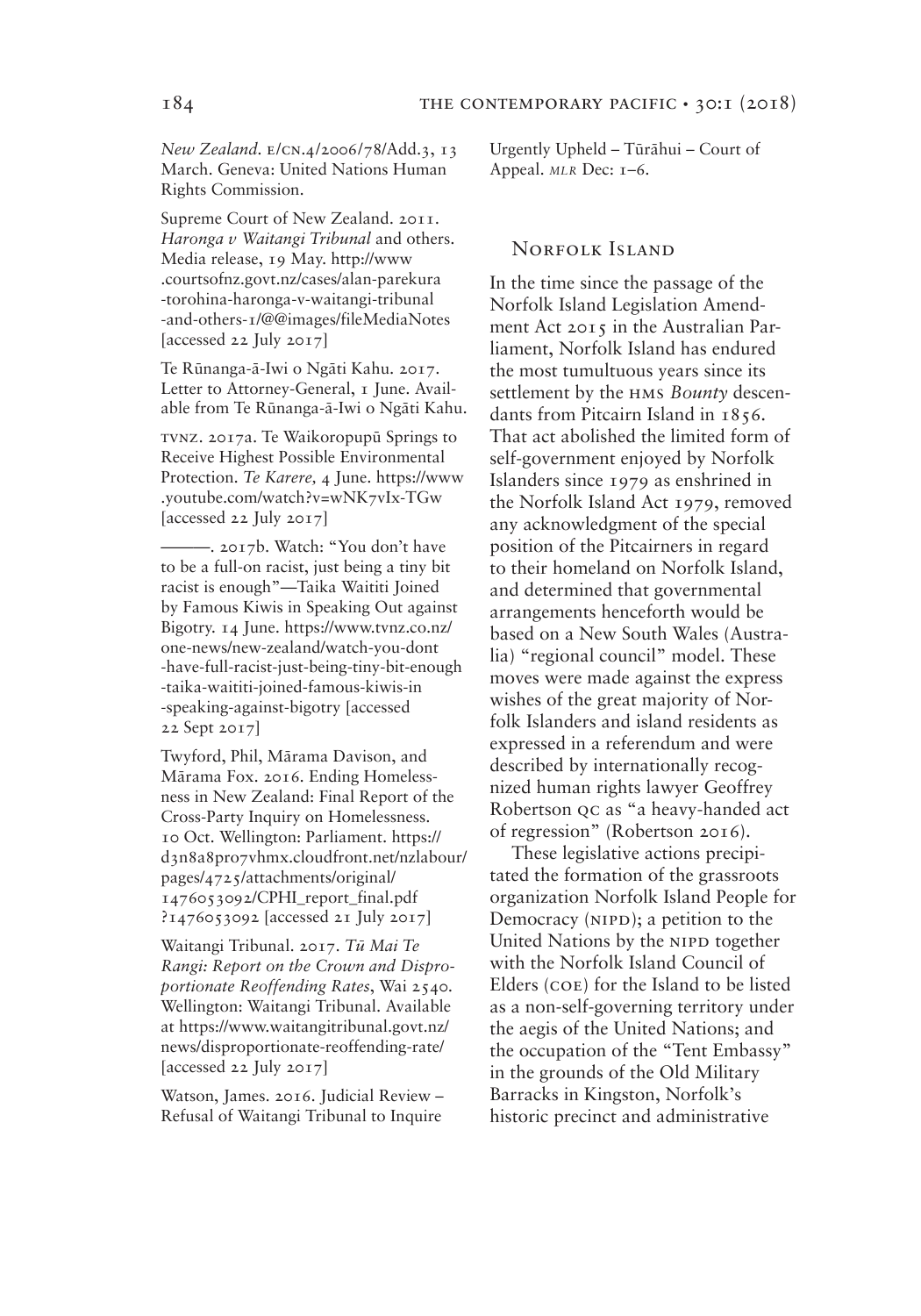center. Complaints against the conduct of the Norfolk Island administrator (appointed by the Australian government) became widespread. An account of these and other events of 2015–16 has been given in the pages of this journal (Gonschor 2017). A series of contemporary articles published in the local media outlets the *Norfolk Islander* and Norfolk Online News is also available in book form (Nobbs 2017).

The year under review has continued to see a high level of political activity both on and off the island, initiated by the COE and the NIPD on the one hand and the Australian government on the other. The Australian government's plans were implemented on Norfolk Island on 1 July 2016. In the lead-up to that day, elections for a new Norfolk Island Regional Council (nirc) were held on 28 May 2016. For this election and contrary to previous Island practice, residents who were not Australian citizens (including, in particular, New Zealanders and British) were disenfranchised. The nirc comprises five councilors elected for a term of four years and from whom one member is chosen as mayor, with that position to be held for one year (now amended to two years). At the council's inaugural meeting of 6 July 2016, Ms Robin Adams—a former member and minister in the disbanded Norfolk Island Legislative Assembly—was elected mayor. In a period of continuing transition to new arrangements, the NIRC's activities are regulated under the New South Wales Local Government Act 1993, in addition to various Commonwealth Acts and Norfolk Island Acts still applicable to Norfolk Island.

Norfolk Islanders have no democratic representation in New South Wales. The Norfolk Island administrator remains overseer of the island in relation to commonwealth (ie, Australian federal) matters.

In July 2016, Australian Senator Fiona Nash was appointed minister for local government and territories and became responsible for Norfolk Island affairs. In the following month, Norfolk Island received a fact-finding visit from an all-party group of parliamentarians from the United Kingdom (UK) House of Commons. Following their visit, the parliamentarians read a public statement into the record of the British House of Commons, reporting that "the Administrator of Norfolk Island . . . has lost the confidence of the overwhelming majority of the people of Norfolk Island. The current situation is untenable and cannot go on. It is damaging the lives of the people of Norfolk Island as well as the reputation of Australia" (Kawczynski, Sherriff, and Rosindell 2017).

Minister Nash made her first visit to the island on 16–17 September 2016. Major issues discussed with the new council included the provision of electricity services and the role of solar power; waste management; connection to the Hawaiki submarine telecommunications cable system; a waiver on repayment of the commonwealth loan for the resealing of the airport runway carried out in 2006; and possible commonwealth financial assistance grants.

The focus on telecommunications was precipitated both by the impending rollout of the Australian national open-access broadband data network (the NBN) and the breaking of ground for the installation of a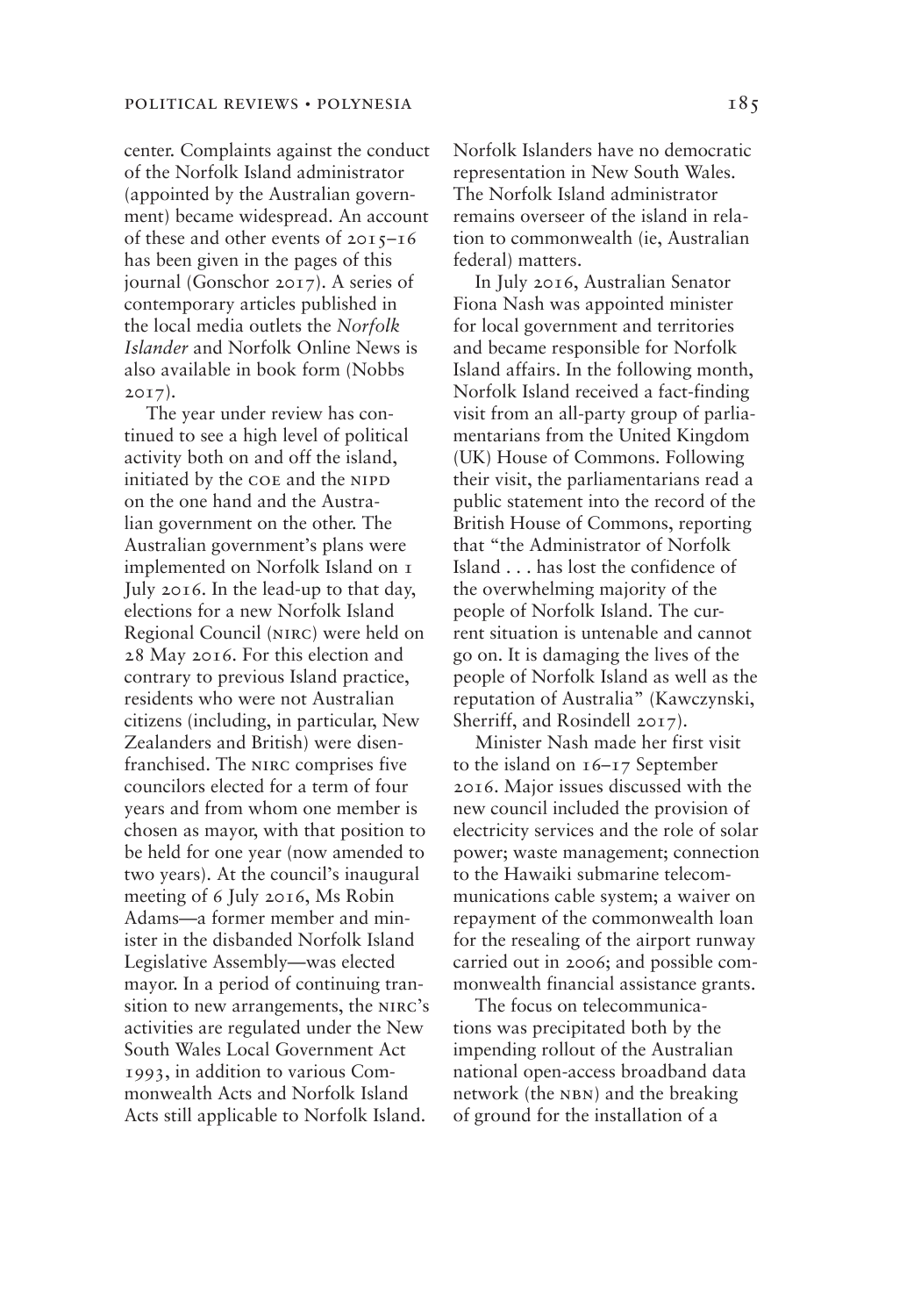new undersea fiber optic cable linking Australia and New Zealand with the West Coast of the United States. This cable, being installed by a New Zealand consortium called Hawaiki Cable, is proposed to include spurs that will connect Hawai'i, American Sāmoa, Tonga, Fiji, and New Caledonia in the network. The route will pass within ninety kilometers of Norfolk Island, and an option existed to connect Norfolk Island into the system or alternatively to install a connector in the cable for future connection as a lower cost option—estimated at a\$2.5 million (us\$2 million).

In October 2016, Norfolk Island received a visit from controversial Australian Senator Pauline Hanson. Many on Norfolk lauded Hanson's visit as possibly representing the first from a current Australian politician who was prepared to engage directly with and listen to Islanders across the spectrum of opinion, and who, having undertaken at a public meeting to do certain things on her return to Australia, actually did them (eg, Hanson 2016). As the UK delegation before her had done, Senator Hanson called for the removal of Norfolk Island Administrator Gary Hardgrave on account of his conduct on the island (see Gonschor 2016 regarding complaints about Administrator Hardgrave).

An NIPD delegation made a visit to Canberra in late November 2016, its declared purpose being to "progress the rights of the Norfolk Island People for an Act of Self-Determination; to explain the practical 'on the ground' problems the Norfolk Island people face as a direct result of Canberra's newly imposed 'remote control'

administration of the island; and to find common ground for a more democratic way forward" (Magri 2016). The delegation met with more than thirty commonwealth members of Parliament and advisors from across the political spectrum. The parliamentarians they talked to knew very little about Norfolk Island but expressed genuine distress at that situation when its realities were explained. Leader of the delegation Chris Magri commented: "No one was able to provide us with a rational explanation which supported the abolition of our Parliament" (Magri 2016). While "We are not going back" appeared to be the mantra emanating from the Australian government, the NIPD delegation left with some optimism as to future possibilities.

On 11–12 December 2016, Minister Nash revisited the island to meet with the NIRC and representatives of other organizations including the coe and nipd, as well as with groups from the business community. Nash's meetings with the nirc addressed topics previously canvassed, albeit with a stronger focus on the island's telecommunications future. The island's appeals for a connector to the Hawaiki cable and for a waiver on repaying the 2006 loan for the airport runway reseal were rejected by the commonwealth, although the issue of guaranteed annual financial support for the Island's tourism industry (previously provided by the Norfolk Island Government) remains under discussion at the time of this writing.

The Island was thrown into further turmoil by the announcement on 16 December by Air New Zealand that it would be withdrawing air services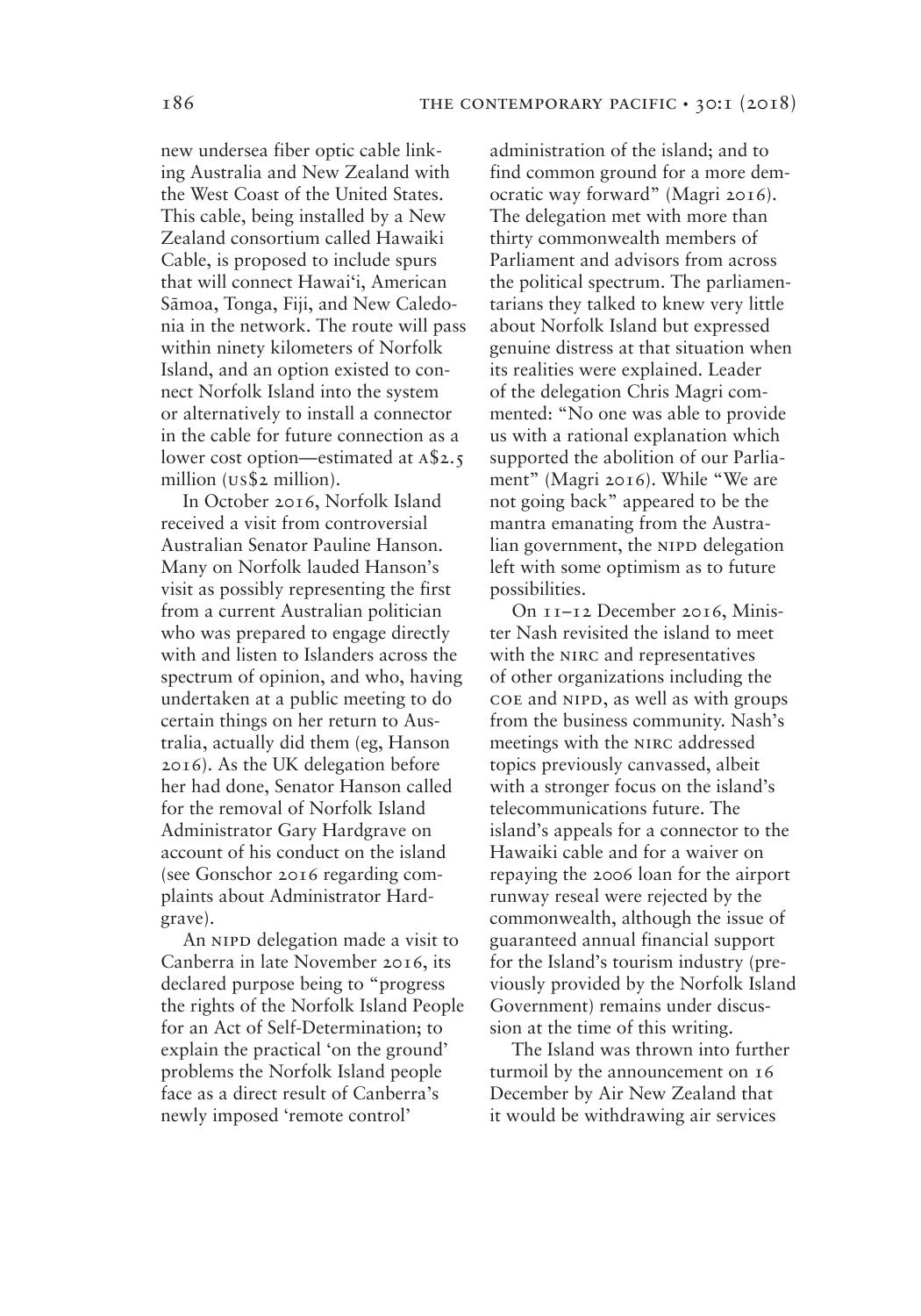from Auckland to Norfolk Island as of May 2017. However, a New Year's announcement by the company Norfolk Island Airlines indicated that they would be stepping into the breach. These flights have commenced, but at the time of writing the future of this initiative remains uncertain.

Meanwhile, in London on 22 November, coe President Albert Buffett and technical advisor André Nobbs, accompanied by the UK parliamentarians who had visited Norfolk Island, delivered a petition to 10 Downing Street calling for an act of self-determination for Norfolk Island under the requirements of the United Nations Charter (coe 2016; Vollmer 2016). This petition was tabled in the House of Commons the following day. This visit to London also saw the launch of the United Kingdom– Norfolk Island All-Party Parliamentary Group. The coe delegation from Norfolk Island was back in London in March 2017 for further consultations and a meeting with the United Nations high commissioner for human rights, Zeid Ra'ad Al Hussein, before continuing to New York for additional consultations. The coe also wrote to Australian Prime Minister Malcolm Turnbull, inviting him to support an act of self-determination for Norfolk Island through a UN-mediated process (coe 2017). This act of self-determination remains the core demand for the COE and the NIPD, who envisage a choice among the options of integration with Australia, self-government in free association with Australia, and independence.

At the end of March 2017, Eric Hutchinson, a former Liberal Party politician from Tasmania, was

appointed Norfolk Island administrator following the completion of Hardgrave's term.

At the grassroots level, the NIPD's Centre for Democracy in the Burnt Pine shopping precinct continues to promote the cause of self-determination locally. Members of the Norfolk Island community had on 27 April 2016 commenced a peaceful occupation of the area surrounding the despoiled Legislative Assembly building in the Old Military Barracks compound. The "Tent Embassy," as it has become known, has provided a focus for protest banners, meetings, and explanations to tourists, against the actions taken by the Australian government (see Gonschor 2017). The Tent Embassy has been continuously occupied from its inception up to the time of this writing. The nirc has in the past twelve months been actively engaged in developing its forward plans, including those involved with long-term strategy, operations, and workforce.

The Australian government has continued to invest monies in Norfolk Island over the course of the year in review. These investments have included expenditures on Island infrastructure, including the Central School, health services, the pier at Cascades, and the extension of the NBN, together with the provision of wider access to social services (Nash 2016b). The infrastructure investments may well become substantial assets for Norfolk Island in the future. However, they have not been received without question or controversy. Claims have been made that investments have been more in line with what the Australian government thought Norfolk Island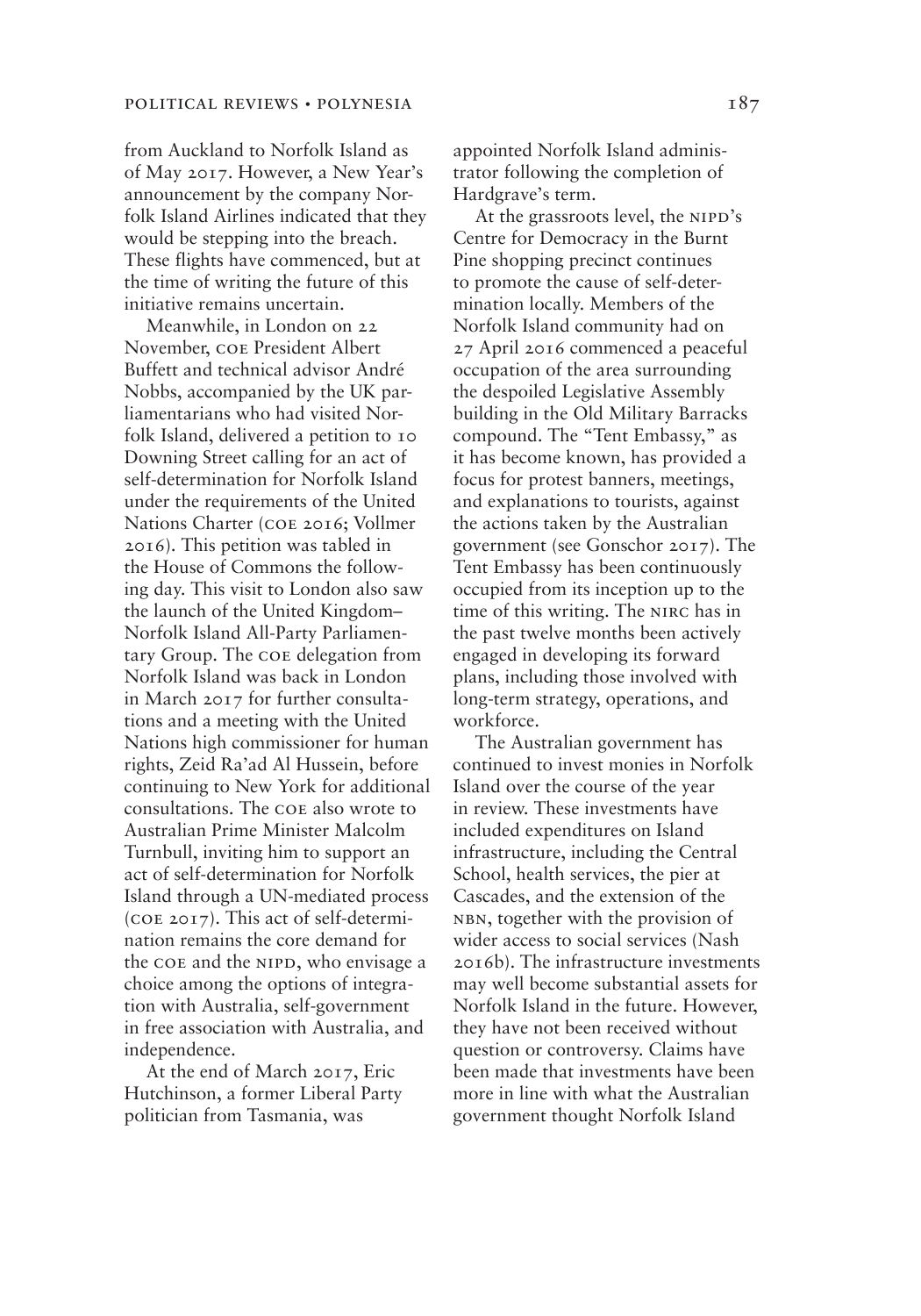should have than what Islanders considered appropriate for the island; that the Island's hospital has been downgraded to a non-procedural service (without anesthesia and unable to carry out operations); and that some investments have been poorly planned and wasted money. This set of issues has been actively discussed in local media (eg, Nobbs 2016b).

Minister Nash has claimed that the overall investment of the Australian government in Norfolk Island will be around a\$143 million (us\$112 million) over four years (Nash 2016a). However, the figure has never been itemized and appears grossly inflated. It is claimed on the island that the cost of implementation of the panoply of commonwealth and state laws and regulations now imposed on Norfolk Island should not be held to the Island's account; that the assets of the Norfolk Island community taken over by the commonwealth have not been appropriately compensated; and that the economic and social losses from the Australian intervention must also be brought to account (Nobbs 2016a).

Norfolk Island continues to face major economic, social and cultural, environmental, and organizational issues. Reliable funding to support forward planning for tourism, as well as a waiver on the debt for the runway reseal, are among the economic issues of importance. Other looming issues include rising costs for businesses as the Island adjusts to Australian national employment standards, minimum wages, superannuation legislation, and regulatory compliance. Business confidence on the island is currently at rock bottom.

Perhaps the most contentious

current issue is how this island of two thousand citizens can finance its needs as a regional council, given that previous abilities to raise general revenues (from a goods and services tax, customs duties, a gaming authority, and philately, among other things) have been abolished. The imposition of land rating by the commonwealth (Commonwealth of Australia 2016) is likely to have a devastating effect on many Norfolk Islanders, who are land rich and cash poor, holding land as a part of their heritage and tradition and not merely as a commercially fungible asset. A nascent anti–land rates movement has recently formed on the island to protest this development.

Other issues that the island is having to come to terms with include the Australian government's proposals for new commercial development of the island's World Heritage site, the Kingston and Arthur's Vale Historic Area; the creation of a marine reserve around Norfolk Island; and extensions to the boundaries of the Norfolk Island National Park. The new nirc functional arrangements also pose problems that remain to be resolved.

Over the last two years, Norfolk Island has been subject to very substantial changes on two different fronts:  $(I)$  the removal of selfgovernment; and (2) economic issues relating to how and to what extent the island can pay its way in the world. Robert Ellicott, the Australian minister responsible for Norfolk Island when limited self-government was granted to the Island in 1979, managed to discriminate between the two. But the joint standing committee that in 2014 reported on Norfolk Island to the Australian Parliament, as well as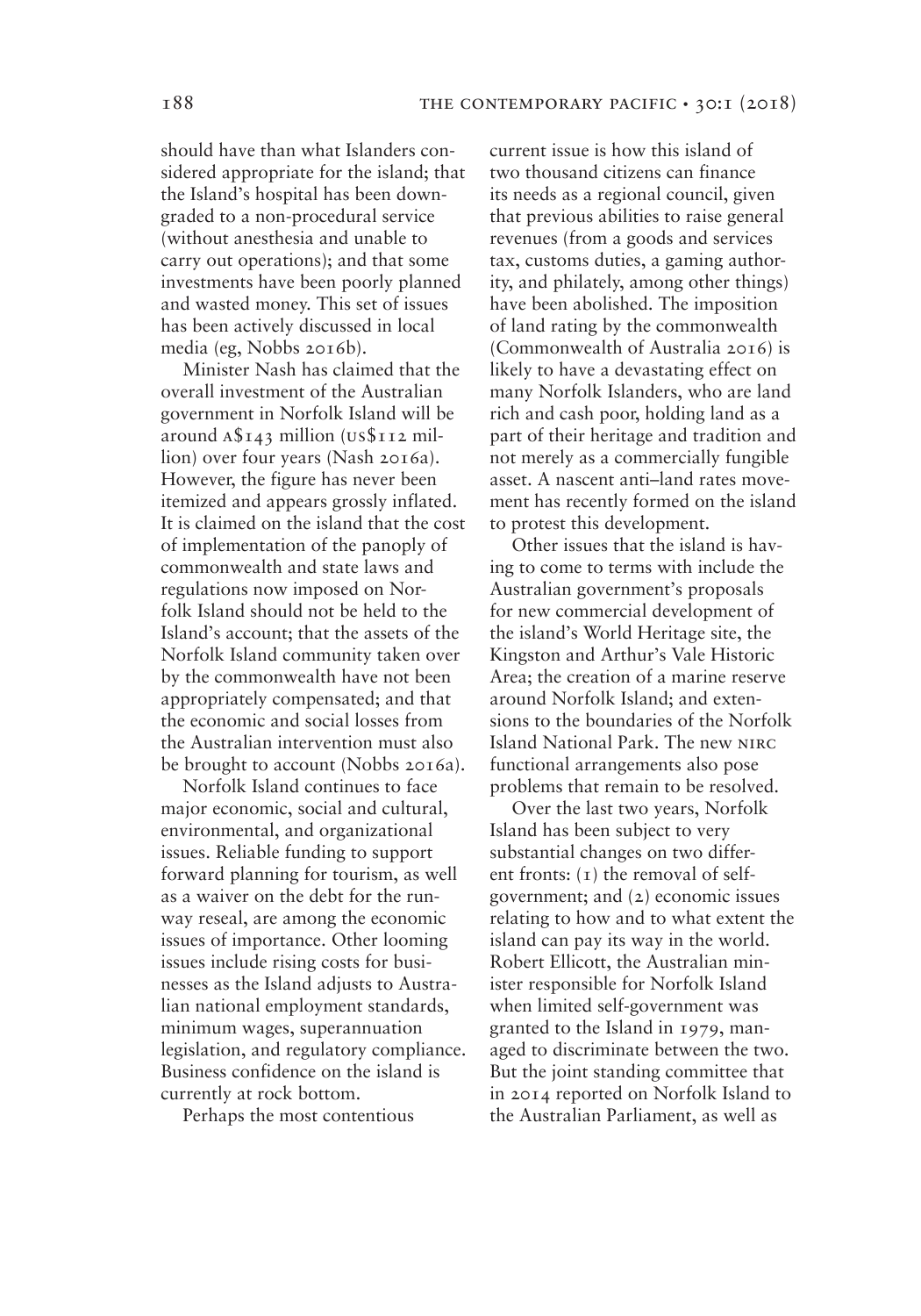the legislators who imposed the Norfolk Island Legislation Amendment Act 2015, merely conflated them. Academic reflection suggests that this imposition was done with inadequate consideration of its consequences (Wettenhall 2017).

As far as I can determine, the Australian Government has never given an adequate explanation for the removal of self-government (see also Magri 2016). To independent observation, it appears fundamentally as a regressive neocolonialist act (Robertson 2016). Both nationally and internationally, the NIPD and the COE continue to seek the means to express Norfolk Islanders' right to make a reasoned choice as to their appropriate relationship with Australia.

The economic and social issues discussed here draw attention to the general problem faced by all Pacific Islands—namely, the difficulty of achieving infrastructure investment and balancing their budgets over the longer term. Notably, this is not a problem that metropolitan countries themselves have been able to avoid. All Pacific Islands have required and continue to require subventions of one sort or another from metropolitan powers (compare Hezel 2012). The key question thus becomes: What are the assumptions of the metropolitan powers that underlie their provision of assistance to small, isolated islands? This is at base a political (ie, ideological) issue. One might take what could be called a "colonialist" or "absorptive" approach to this issue, or alternatively, an "island developmental" one.

The Australian Government has chosen to take an absorptive approach

to Norfolk Island, with the proclamation that "citizens on Norfolk Island will have the same rights and responsibilities as those in other parts of Australia" (Fletcher 2016). This approach centralizes power and imposes on Norfolk Island the overwhelming panoply of legislation from commonwealth and state—and their concomitant bureaucratic processes—whether appropriate or not. In some cases this is backed up with a social security system for those seriously disadvantaged, but any policy adjustments relevant to Norfolk Island must emerge from underneath this imposed approach. Major decisions about the island are made by a legislature 1,900 kilometers away and on behalf of a community with little or no influence on those decisions or electoral outcomes. The Norfolk Island economy and society now have no defense against unrestrained immigration to the island, depredations wrought by privatization of public service monopolies, the imposition of debilitating levels of land rates, and the increases in fees and charges as a result of new regulatory requirements. This absorptive approach also entails deep wounds to Norfolk Islanders who now question the good faith of the Australian government.

An alternative "island developmental" approach would recognize that small, relatively isolated islands have particular needs with regard to economic security and sustainability within environmental limits. It is an approach that chooses policies that emphasize response flexibility rather than rigidity, that balance precaution against economic growth, and that acknowledge the importance of lived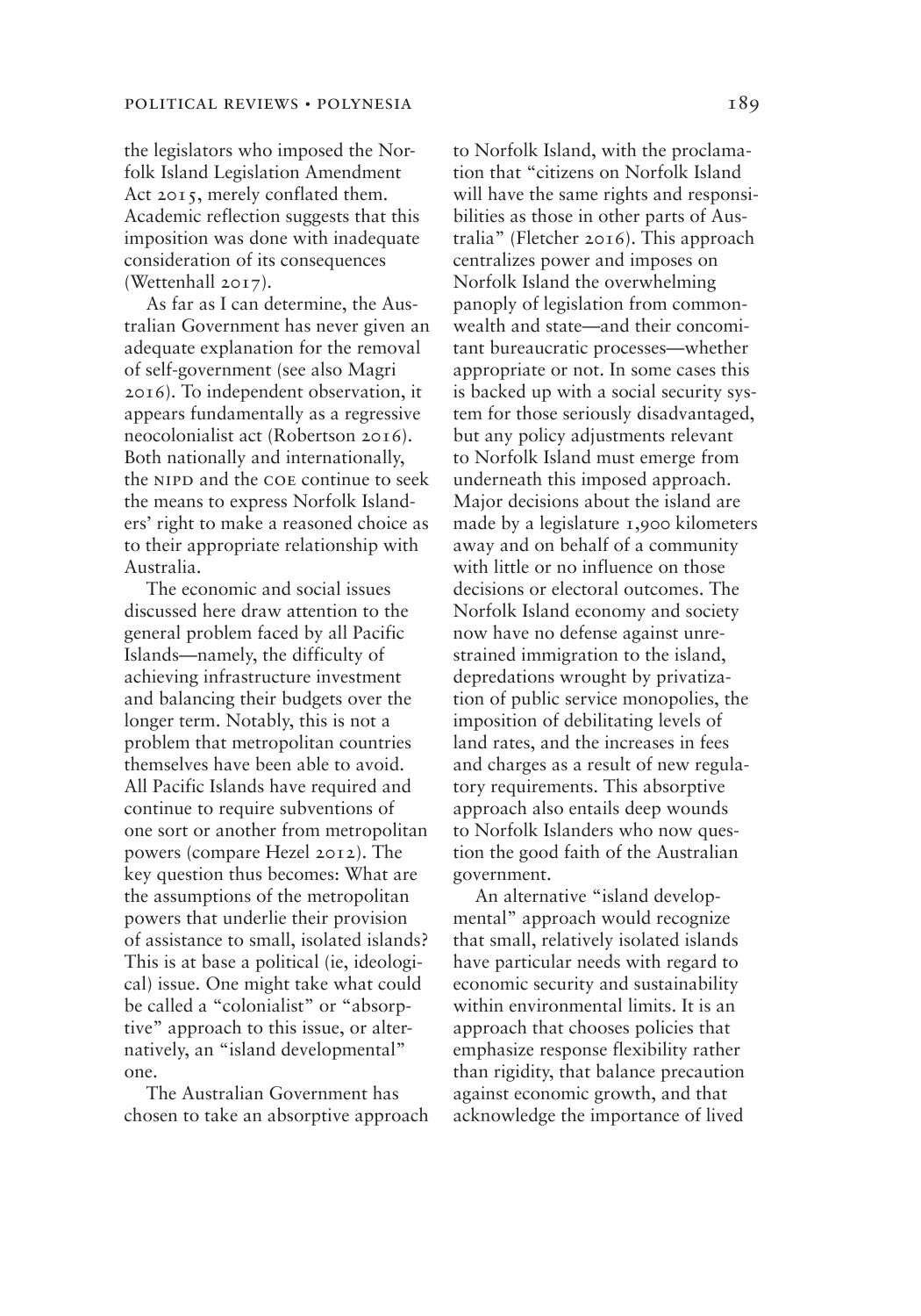experience in the specific island context (Nobbs 2015).

The experiences of Norfolk Island in 2016–17 provide an important case study for the entire Pacific region on the dangers to Island societies' genuine interests that can arise from the implementation of metropolitan neocolonial and neoliberal policies.

### chris nobbs

*The current Norfolk Island administrator declined an invitation to discuss the Australian government's perspective on these matters for this review.*

#### *References*

coe, Norfolk Island Council of Elders. 2016. Presentation of Norfolk Island Petition to Number 10 Downing Street, Letter to Rt Hon Theresa May, UK Prime Minister, 22 Nov.

——— 2017. Letter to Prime Minister Hon Malcolm Turnbull MP, 3 March. Published in *The Norfolk Islander* 51 (50), 4 March.

Commonwealth of Australia. 2016. Norfolk Island Applied Laws Ordinance 2016. Amendment of Local Government Act 1993 (NSW): Chapter 15, Part 2, Section 513A. 5 May.

Fletcher, Hon Paul. 2016. Ministerial second reading speech, Territories Legislation Amendment Bill 2016, Australian Parliament, Canberra, 28 June.

Gonschor, Lorenz. 2017. Polynesia in Review: Issues and Events, 1 July 2015 to 30 June 2016: Norfolk Island. *The Contemporary Pacific* 29 (1): 154–165.

Hanson, Senator Pauline. 2016. Letter to Prime Minister Hon Malcolm Turnbull mp, 19 Oct. Published in *The Norfolk* 

*Islander* 51 (34), 22 Oct; reprinted in Nobbs 2017.

Hezel, Francis X, sj. 2012. *Pacific Island Nations: How Viable Are Their Economies?* Pacific Islands Policy Report 7. Honolulu: East-West Center.

Kawczynski, Daniel, Paula Sherriff, and Andrew Rosindell. 2017. A Statement by U.K. Members of Parliament Regarding the Situation on Norfolk Island. House of Commons, London, 25 Oct; reprinted in Nobbs 2017.

Magri, Chris. 2016. nipd Visits Canberra: Could This Be the Turning Point? *The Norfolk Islander* 51 (41), 10 Dec. http://www.norfolkonlinenews.com/nipd [accessed 12 Sept 2017]

Nash, Senator Fiona, 2016a. From the Desk of Minister Nash. *The Norfolk Islander* 51 (35), 29 Oct.

———. 2016b. Partnerships Are the Way to Take NI Forward. *The Norfolk Islander* 51 (33), 15 Oct.

Nobbs, Chris. 2015. *Norfolk Island: Thoughts for the Future*. Self-published 40-page book, available from www.createspace.com/7345681

———. 2016a. Norfolk Island: Counting the Losses from the Australian Government Intervention. *The Norfolk Islander* 51 (39), 26 Nov; reprinted in Nobbs 2017.

———. 2016b. Norfolk Island: New Minister, Old Spin? *The Norfolk Islander* 51 (36), 5 Nov; reprinted in Nobbs 2017; reprinted in Nobbs 2017.

———. 2017. *Australia's Assault on Norfolk Island 2015–16: Despatches from the Frontline.* Self-published 176-page book, available from The Trading Post, Norfolk Island (http://www.tradingpost .nlk.nf/product-category/books/), and from www.createspace.com/7212642.

Robertson, Geoffrey. 2016. The Recolonisation of Norfolk Island Is a Heavy-Handed Act of Regression. *The Guardian*,